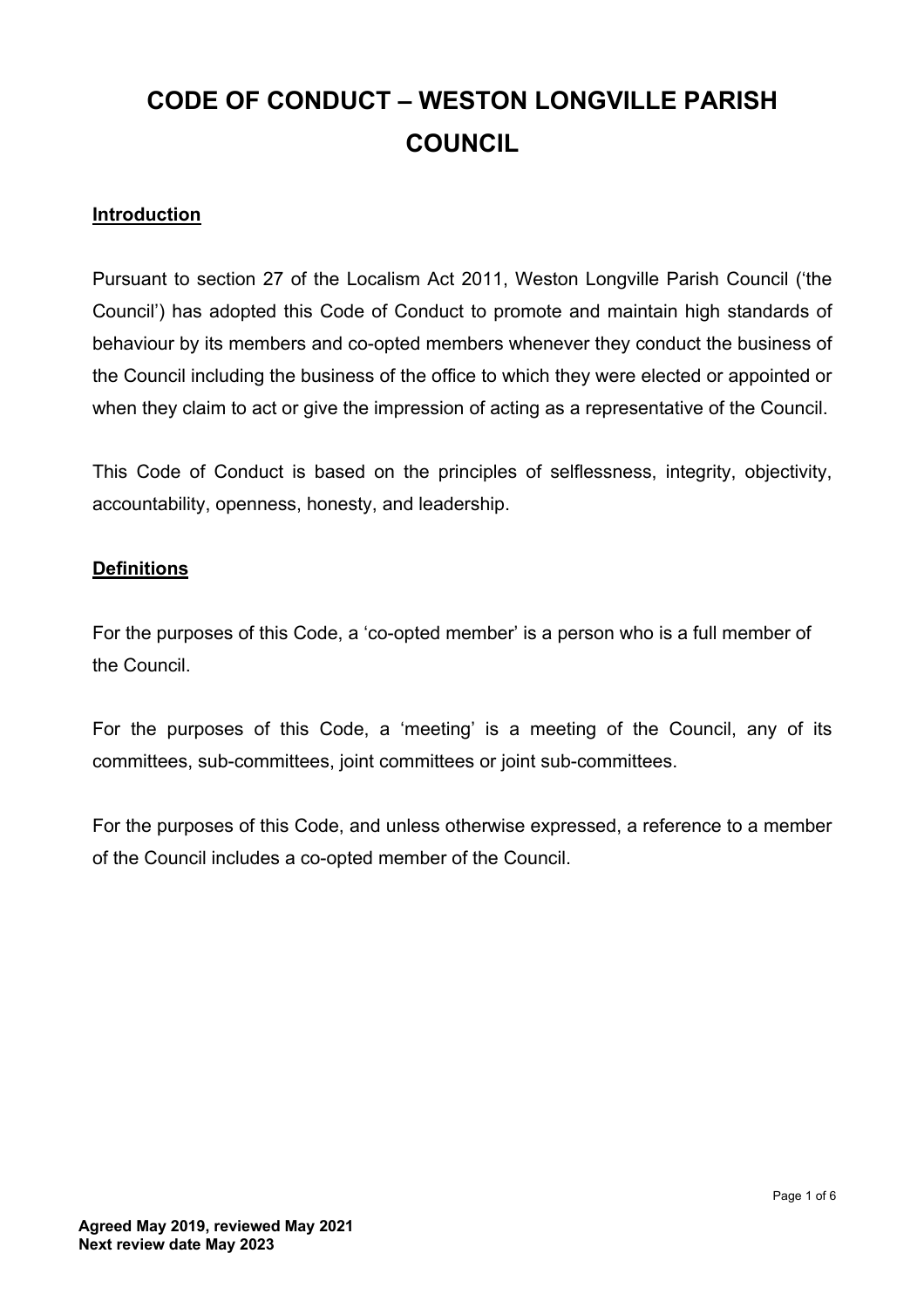## **Member obligations**

When a member of the Council acts, claims to act or gives the impression of acting as a representative of the Council, he/she has the following obligations.

- 1. He/she shall behave in such a way that a reasonable person would regard as respectful.
- 2. He/she shall not act in a way which a reasonable person would regard as bullying or intimidatory.
- 3. He/she shall not seek to improperly confer an advantage or disadvantage on any person.
- 4. He/she shall use the resources of the Council in accordance with its requirements.
- 5. He/she shall not disclose information which is confidential or where disclosure is prohibited by law.

#### *Registration of interests*

- 6. Within 28 days of this Code being adopted by the Council, or the member's election or the co-opted member's appointment (where that is later), he/she shall register with the Monitoring Officer the interests which fall within the categories set out in Appendices A and B.
- 7. Upon the re-election of a member or the appointment of a co-opted member, he/she shall within 28 days re-register with the Monitoring Officer any interests in Appendices A and B.
- 8. A member shall register with the Monitoring Officer any change to interests or new interests in Appendices A and B within 28 days of becoming aware of it.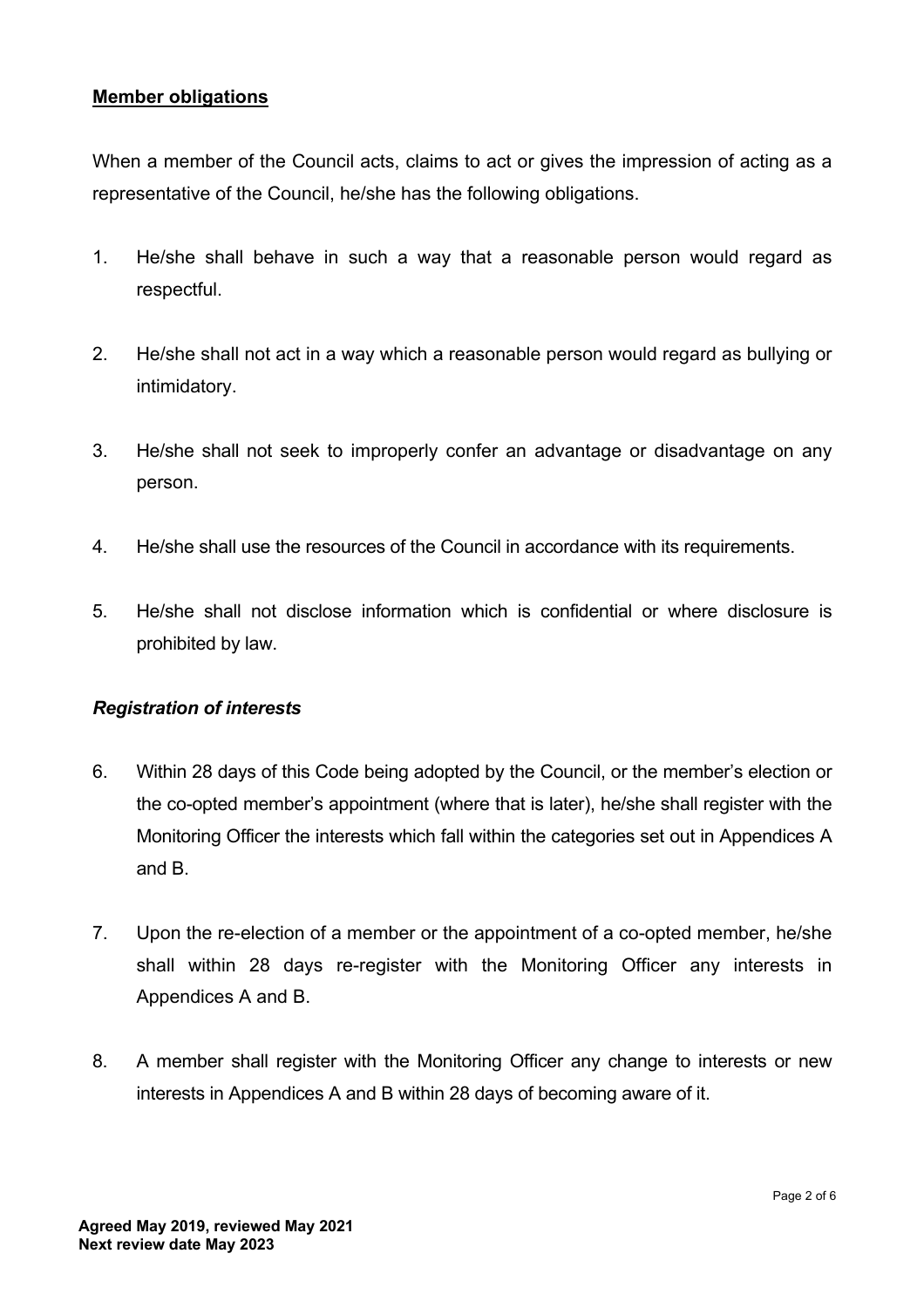9. A member need only declare the existence but not the details of any interest which the Monitoring Officer agrees is a 'sensitive interest'. A sensitive interest is one which, if disclosed on a public register, could lead the member or a person connected with the member to be subject to violence or intimidation.

## *Declaration of interests at meetings*

- 10. Where a matter arises at a meeting which relates to an interest in Appendix A the member shall not participate in a discussion or vote on the matter. He/she only has to declare what his/her interest is if it is not already entered in the member's register of interests or if he/she has not notified the Monitoring Officer of it.
- 11 Where a matter arises at a meeting which relates to an interest in Appendix A which is a sensitive interest, the member shall not participate in a discussion or vote on the matter. If it is a sensitive interest which has not already been disclosed to the Monitoring Officer, the member shall disclose he/she has an interest but not the nature of it.
- 12 Where a matter arises at a meeting which relates to an interest in Appendix B, the member shall not vote on the matter. He/she may speak on the matter only if members of the public are also allowed to speak at the meeting.
- 13 A member only has to declare his/her interest in Appendix B if it is not already entered in his/her register of interests or he/she has not notified the Monitoring Officer of it or if he/she speaks on the matter. If he/she holds an interest in Appendix B which is a sensitive interest not already disclosed to the Monitoring Officer, he/she shall declare the interest but not the nature of the interest.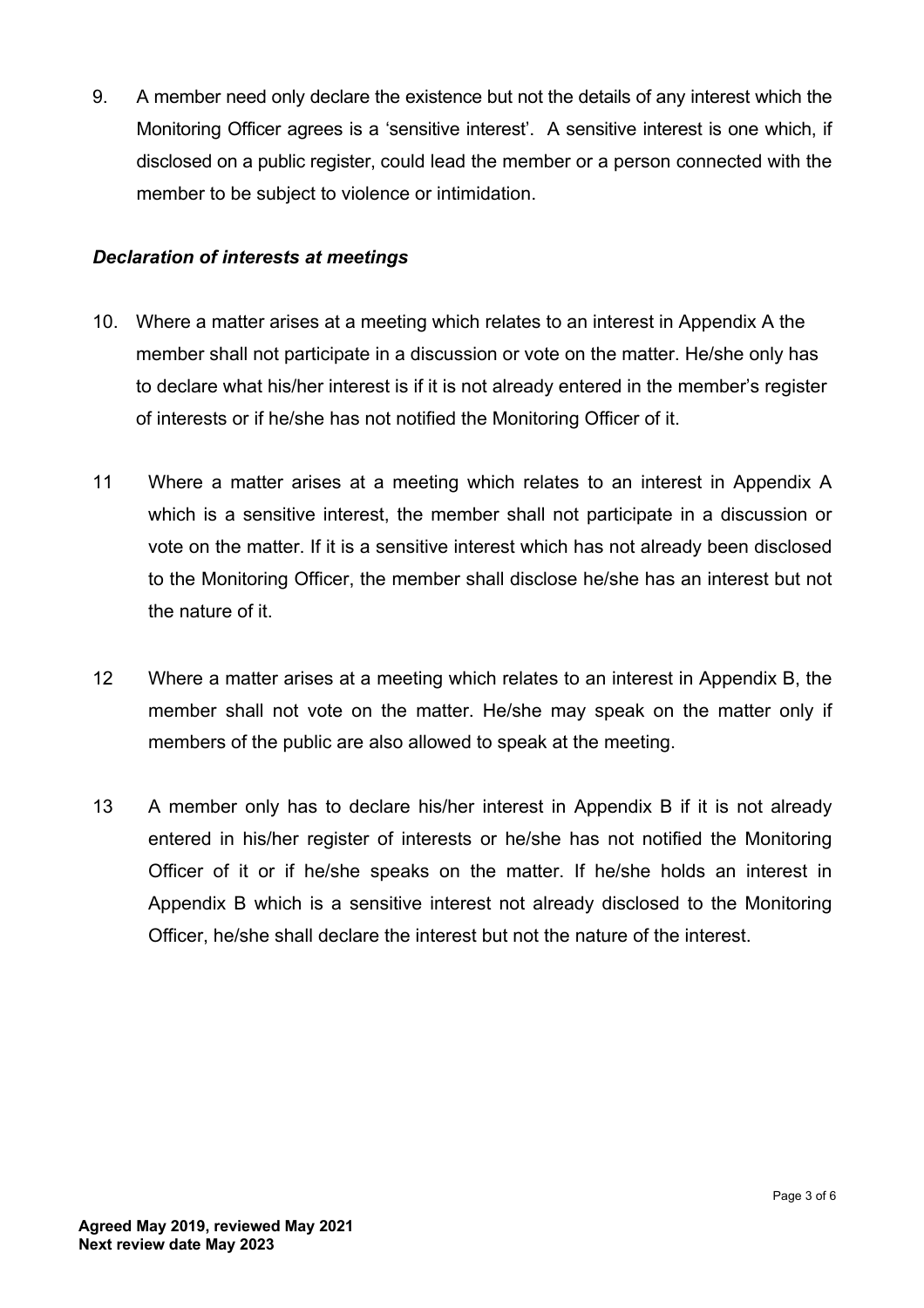14 Where a matter arises at a meeting which relates to a financial interest of a friend, relative or close associate (other than an interest in Appendix A), the member shall disclose the nature of the interest and not vote on the matter. He/she may speak on the matter only if members of the public are also allowed to speak at the meeting. If it is a 'sensitive interest' the member shall declare the interest but not the nature of the interest.

## **Dispensations**

15 On a written request made to the Council's proper officer, the Council may grant a member a dispensation to participate in a discussion and vote on a matter at a meeting even if he/she has an interest in Appendices A and B if the Council believes that the number of members otherwise prohibited from taking part in the meeting would impede the transaction of the business; or it is in the interests of the inhabitants in the Council's area to allow the member to take part or it is otherwise appropriate to grant a dispensation.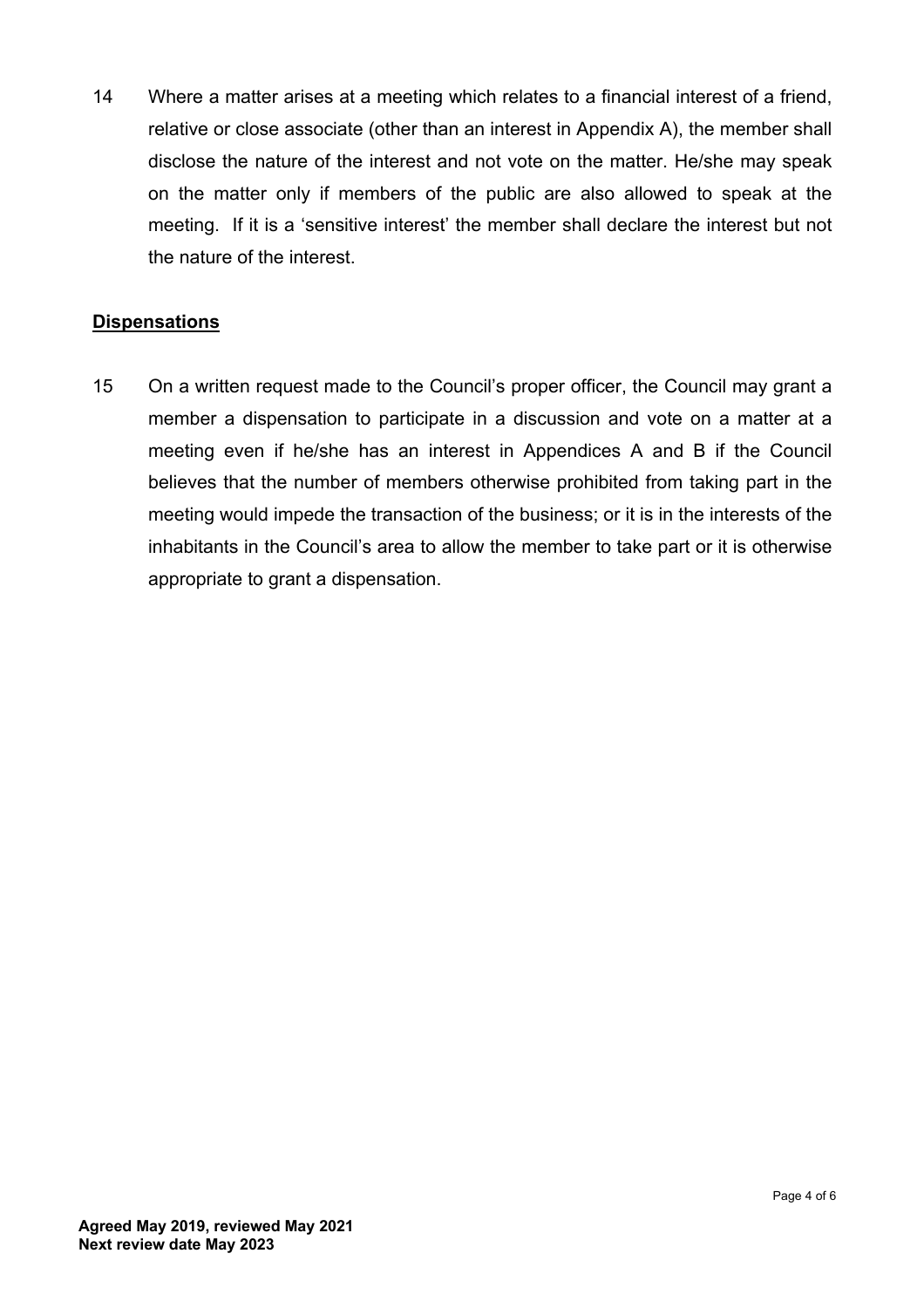## **Appendix A**

Interests defined by regulations made under section 30(3) of the Localism Act 2011 and described in the table below.

| <b>Subject</b>                                       | <b>Description</b>                                                                                                                                                                                                                                                                                                                              |
|------------------------------------------------------|-------------------------------------------------------------------------------------------------------------------------------------------------------------------------------------------------------------------------------------------------------------------------------------------------------------------------------------------------|
| Employment, office, trade,<br>profession or vocation | Any employment, office, trade, profession or vocation carried on for<br>profit or gain.                                                                                                                                                                                                                                                         |
| Sponsorship                                          | Any payment or provision of any other financial benefit (other than<br>from the Council) made to the member during the 12 month period<br>ending on the latest date referred to in paragraph 6 above for<br>expenses incurred by him/her in carrying out his/her duties as a<br>member, or towards his/her election expenses.                   |
|                                                      | This includes any payment or financial benefit from a trade union<br>within the meaning of the Trade Union and Labour Relations<br>(Consolidation) Act 1992.                                                                                                                                                                                    |
| Contracts                                            | Any contract made between the member or between his/her spouse<br>or civil partner or the person with whom the member is living as if<br>they were spouses/civil partners (or a body in which such a person<br>is a partner in a firm, a director of an incorporated body or holds the<br>beneficial interest in securities*) and the Council - |
|                                                      | (a) under which goods or services are to be provided or works are to<br>be executed; and                                                                                                                                                                                                                                                        |
|                                                      | (b) which has not been fully discharged                                                                                                                                                                                                                                                                                                         |
| Land                                                 | Any beneficial interest in land which is within the area of the Council.                                                                                                                                                                                                                                                                        |
| Licences                                             | Any licence (alone or jointly with others) to occupy land in the area<br>of the relevant authority for a month or longer.                                                                                                                                                                                                                       |
| Corporate tenancies                                  | Any tenancy where (to the member's knowledge) -                                                                                                                                                                                                                                                                                                 |
|                                                      | (a) the landlord is the Council; and                                                                                                                                                                                                                                                                                                            |
|                                                      | (b) the tenant is a body in which the member, or his/her spouse or<br>civil partner/the person with whom the member is living as if they<br>were spouses/civil partners has a beneficial interest.                                                                                                                                              |
| <b>Securities</b>                                    | Any beneficial interest in securities of a body where -                                                                                                                                                                                                                                                                                         |
|                                                      | (a) that body (to the member's knowledge) has a place of business<br>or land in the area of the Council; and                                                                                                                                                                                                                                    |
|                                                      | (b)either -                                                                                                                                                                                                                                                                                                                                     |
|                                                      | (i) the total nominal value of the securities* exceeds £25,000 or one<br>hundredth of the total issued share capital of that body; or                                                                                                                                                                                                           |
|                                                      | (ii) if the share capital of that body is of more than one class, the<br>total nominal value of the shares of any one class in which the<br>relevant person has a beneficial interest exceeds one hundredth of<br>the total issued share capital of that class.                                                                                 |

\*'Securities' means shares, debentures, debenture stock, loan stock, bonds, units of a collective investment scheme within the meaning of the Financial Services and Markets Act 2000 and other securities of any description, other than money deposited with a building society.